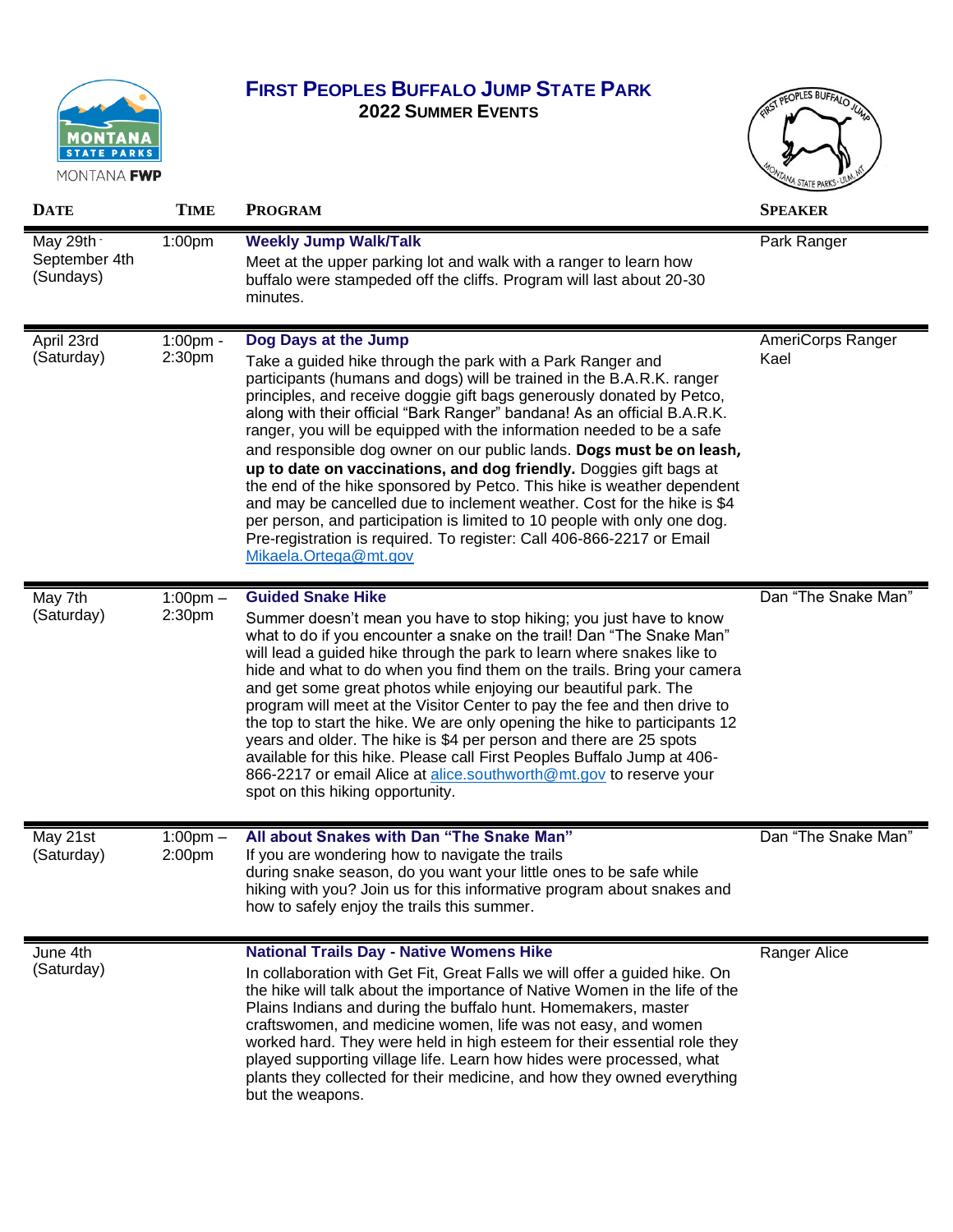| June 13th<br>(Monday)   | 7:00pm -<br>8:30pm   | <b>Humanities Montana Speaker</b>                                                                                                             | Carl M. Davis |
|-------------------------|----------------------|-----------------------------------------------------------------------------------------------------------------------------------------------|---------------|
|                         |                      | Carl Davis is a former Regional Archaeologist with the U.S. Forest                                                                            |               |
|                         |                      | Service Northern Region in Missoula, Montana. He earned bachelor's<br>and master's degrees in anthropology from the University of Montana     |               |
|                         |                      | and University of Pittsburgh. This program takes participants on a                                                                            |               |
|                         |                      | journey through time, climate, landscapes, technologies and cultures,                                                                         |               |
|                         |                      | beginning with the First Americans who followed mammoths to North                                                                             |               |
|                         |                      | America.                                                                                                                                      |               |
|                         |                      |                                                                                                                                               |               |
|                         |                      |                                                                                                                                               |               |
| June 16th               | 10a-12p              | Junior Ranger Program - FireWorks!                                                                                                            | Ranger Alice  |
| (Thursday)              | & 1p-3p              | Bringing back a program from virtual 2020. Let's learn about wildfire                                                                         |               |
|                         |                      | ecology in a sagebrush ecosystem. We will talk about how vegetation                                                                           |               |
|                         |                      | can fuel and spread a prairie fire. What plants are found within a<br>sagebrush ecosystem and how some plants can thrive after a wildfire.    |               |
|                         |                      | Some classroom and outdoor time for this program. We will hold two                                                                            |               |
|                         |                      | classes and registration is mandatory. Free for Montana residents.                                                                            |               |
| June 18th               | 8:00am -             | Yoga at the Jump                                                                                                                              | Candace Weeda |
| (Saturday)              | 9:00am               | Renew your mind and body at the top of the Jump with sunrise yoga led                                                                         | Strobbe       |
|                         |                      | by Candace Weeda Strobbe of Cascading Wellness. This morning yoga                                                                             |               |
|                         |                      | class is structured for all levels. Re-center yourself amidst the rush of                                                                     |               |
|                         |                      | summer activities with this all-level course as you take in the distant                                                                       |               |
|                         |                      | mountains, open prairie, and big sky views. The class will meet at the                                                                        |               |
|                         |                      | visitor center and drive to the top of the buffalo jump. If bad weather                                                                       |               |
|                         |                      | occurs, the class will be moved inside with limited space. Cost is \$5 per                                                                    |               |
|                         |                      | person, and we will meet at the Park's Visitor Center to pay the fee and                                                                      |               |
|                         |                      | then drive to the top of the Jump for yoga.                                                                                                   |               |
|                         |                      |                                                                                                                                               |               |
|                         |                      |                                                                                                                                               |               |
| June 23rd               | $10a-12p$            | Junior Ranger Program - TBD                                                                                                                   | <b>TBD</b>    |
| (Thursday)              | & 1p-3p              |                                                                                                                                               |               |
| June 30th<br>(Thursday) | $10a-12p$<br>& 1p-3p | Junior Ranger Program - TBD                                                                                                                   | <b>TBD</b>    |
|                         |                      |                                                                                                                                               | <b>TBD</b>    |
| July 7th<br>(Thursday)  | $10a-12p$<br>& 1p-3p | Junior Ranger Program - TBD                                                                                                                   |               |
| July 8th & 9th          | 10:00am-             | <b>Buffalo Kite Festival and Native Craft Fair</b>                                                                                            | Park Staff &  |
|                         | 4:00pm               |                                                                                                                                               | Volunteers    |
|                         |                      | Join us and SkyWindWorld, Inc. founder Terry Zee Lee for our Annual<br>Buffalo Kite Festival. Zee Lee has worked with Native American artists |               |
|                         |                      | from around the United States to develop unique buffalo-themed kites.                                                                         |               |
|                         |                      | Learn about the buffalo art featured on the kites. This family-friendly                                                                       |               |
|                         |                      | event is fun for visitors of all ages. Create your own kite and watch as it                                                                   |               |
|                         |                      | takes flight over the buffalo jump. Kite kits will be available to purchase                                                                   |               |
|                         |                      | for \$6 on the days of the festival. Nana's Vintage Indian Taco truck will                                                                    |               |
|                         |                      | be here both days and about 16 Native American Artists and craft                                                                              |               |
|                         |                      | vendors will be displaying and selling their craft. Make your own                                                                             |               |
|                         |                      | Traditional Native Game piece and cattail dolls to take home. Don Fish                                                                        |               |
|                         |                      | (Blackfoot) will perform an opening ceremony to start the activities.                                                                         |               |
|                         |                      |                                                                                                                                               |               |
| July 14th<br>(Thursday) | 10a-12p<br>& 1p-3p   | Junior Ranger Program - TBD                                                                                                                   | <b>TBD</b>    |
| July 21st               | $10a-12p$            | Junior Ranger Program - TBD                                                                                                                   | <b>TBD</b>    |
| (Thursday)              | & 1p-3p              |                                                                                                                                               |               |
| July 28th               | 10a-12p              | Junior Ranger Program - TBD                                                                                                                   | <b>TBD</b>    |
| (Thursday)              | & 1p-3p              | Junior Ranger Program - TBD                                                                                                                   |               |

(Thursday)

& 1p-3p